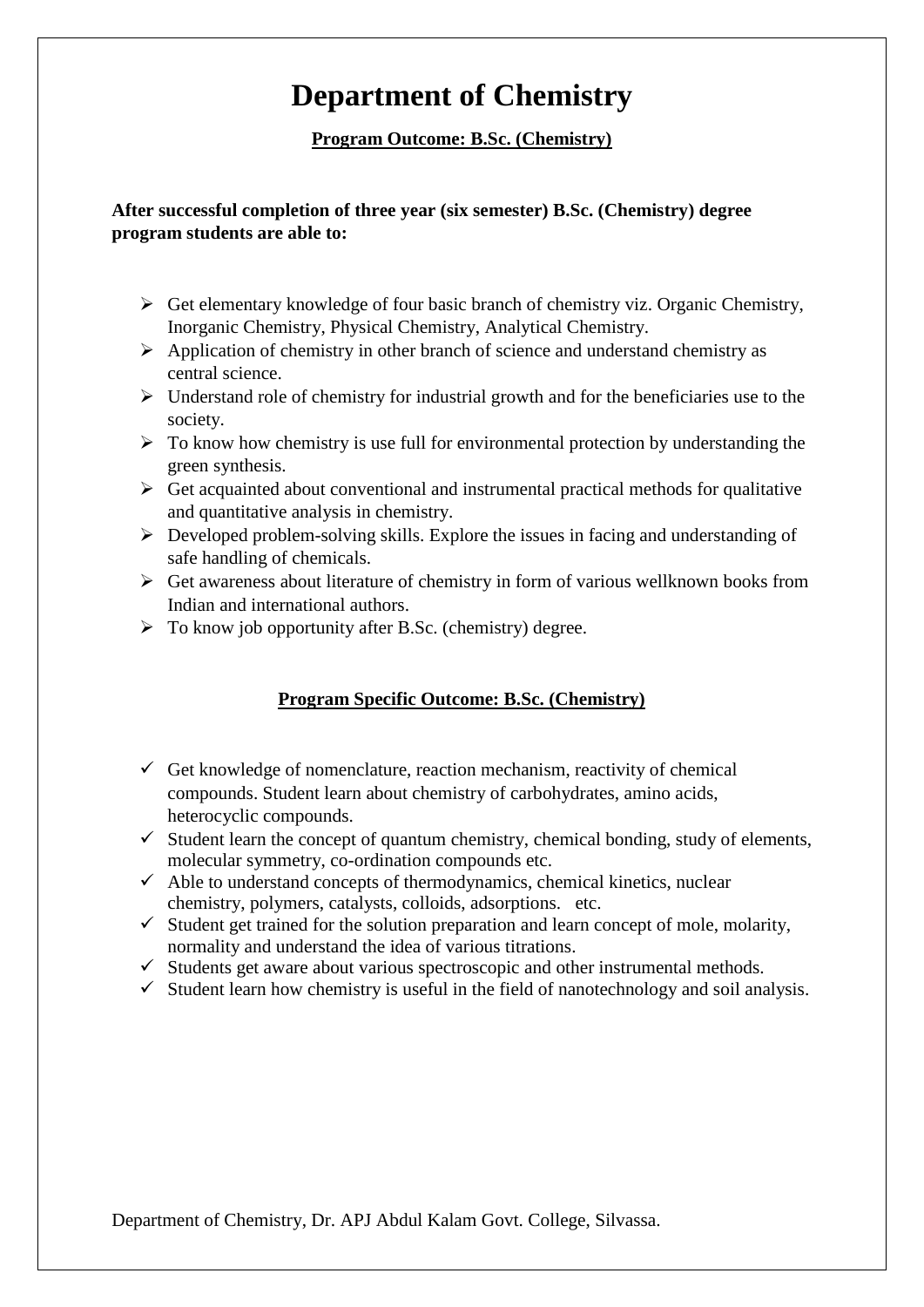## **B.Sc. (Chemistry) Course outcome**

## **Semester-I**

#### **General Chemistry Paper 101**

- $\checkmark$  Understand the electron configuration, oxidation states, magnetic properties, colour, absorption spectra and contraction of Lanthanides and Actinides. Also, understand the methods of separation and purification of Lanthanides. Acquainted the knowledge of Nuclear synthesis of trans uranic elements and important of Uranium.
- $\checkmark$  Understand the Kjeldahl's method and Kjeldahl's method modified with boric acid for determination of Nitrogen. Know the determination of molecular weight by silver salt and chioroplatinate method.
- $\checkmark$  Learn the mechanism of Substitution Nucleophilic unimolecular and bimolecular reactions  $(SN_1$  and  $SN_2$ ). Understand the elementary concept of electrophilic aromatic substitution for nitrations, sulfonations, halogenation and Friedel-Crafts alkylation and acylation.
- $\checkmark$  Learn IUPAC nomenclature and preparations of alkanes, alkenes and alkynes. Their oxidation and reduction reactions. Get aware about Wurtz's reaction, Kolbe's electrolytic process and Chlorination of Methane.
- $\checkmark$  Understand the Zeroth law, first law, Second law of thermodynamics. Understanding of Carnot's Cycle as a proof of Second law. Knowledge of Entropy, of Gas and calculation of entropy for different processes.
- $6.$  Explore the basic principles of chemical kinetics, rate of reaction and molecularity. Explanation regarding derivation of rate constant, rate equation and determination of Half Life Time for  $1_{st}$ ,  $2^{nd}$  and  $3_{rd}$  order reactions.

#### **Practical Paper 102**

 $\checkmark$  Ability for preparation and standardization of NaOH and HCl Solutions. Learning of Titration of Succinic and Oxalic acid against NaOH. Titrations of Sodium carbonate against HCl and determination of concentrations. Complete knowledge of Inorganic qualitative analysis of water soluble and insoluble salts for two radicals.

## **Semester II**

#### **General Chemistry Paper 103**

- $\checkmark$  Student learn theory of chemical bonding like Sidgwick Powel theory, VSEPR theory using example of  $H_2O$ ,  $CIF_3$ ,  $SF_4$ ,  $SF_6$ ,  $I_3$ . Student also understand rules and types of hybridization and shape of some molecules.
- $\checkmark$  Student get knowledge of Werner's theory for labile and inert complex, get clear understanding of stability of complex and factor influencing it. Also aware about V.B. theory for some complex of ML**4** & ML**6** type (Fe, Co, Ni, Mn).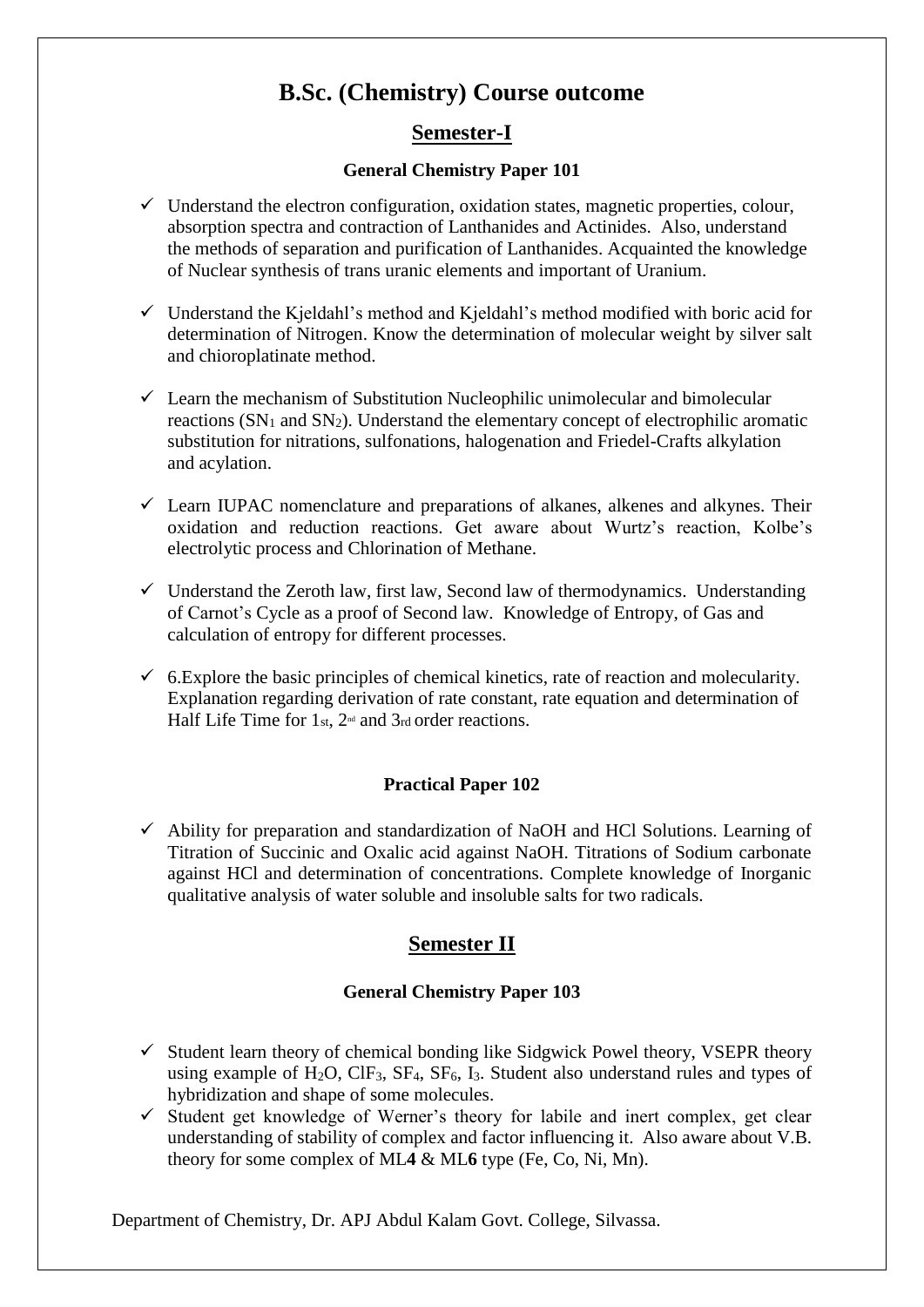- $\checkmark$  Acquire knowledge of wave mechanics: understand wave equation, wave functions and its interpretation, acceptance, limitations. Get idea about normalized, orthogonal wave functions. Understand the meaning of Eigen values and Eigen functions.
- $\checkmark$  Student obtain knowledge of operators and specifically study Hamiltonian operator for Hydrogen atom, molecule, ions and also for atom of He, Li and B.
- $\checkmark$  Get explanations about fundamentals of stereochemistry, chirality, optical isomerism, optical stereoisomers including enantiomers and diastereomers, racemic mixture, and meso compounds. Understand, identify and configure the stereocenters in a molecule and learn R-S and E-Z nomenclature. Learn about conformational analysis of Ethane, n-Butane & Cyclohexane.
- $\checkmark$  Students will gain an understanding basic term about electrical conduction. Get understanding of Oswald's dilution law. Student will able to get knowledge about pH scale and relation between various constant of acid and base. Get understanding of Henderson – Hasselbalch equation for buffer solutions. Accustomed with Theory of ionic equilibrium, Indicator and useful pH range of acid-base indicator.
- $\checkmark$  Student get idea about radioactivity, disintegration theory, Soddy's group displacement law. Get learning out come about stability of Nucleus by understanding concept of Mass defect, Binding energy and N/P ration.

#### **Practical Paper 104**

 $\checkmark$  Students able to perform qualitative analysis (Organic spotting) of organic compounds with mono functional groups in solid as well as liquid states. Get practical knowledge of redox titration and EDTA titrations.

#### **Semester III**

#### **Organic Chemistry Paper 201**

- $\checkmark$  Student learn about classification, formation of carbohydrates, reactions of monosaccharides. Get knowledge about structures of glucose and fructose. Also, able to understand Fischer's proof of configuration of D-glucose.
- $\checkmark$  Student will understand classification and properties of amino acid. Able to get idea about Zwitter ionic nature and Isoelectric point of amino acids. Also get knowledge about Strecker's and Gabreil pthalimide synthesis of amino acids.
- Get awareness about electrophilic substitution group, its reactivity, orientations, classification and its reactions. Also, effect of orientation in mono and disubstituted benzene.
- $\checkmark$  Get exposure about polynuclear hydrocarbons, its nomenclature, synthesis of Naphthalene and its derivatives and various reactions of naphthalene.
- $\checkmark$  Student acquire knowledge about structure, synthesis, reactivity, orientation of electrophilic substitutions reactions of five-member heterocyclic compound (Pyrrole, Furan and Thiophene). Also get familiar with structure, basicity, electrophilic and nucleophilic substitution reactions of pyridine.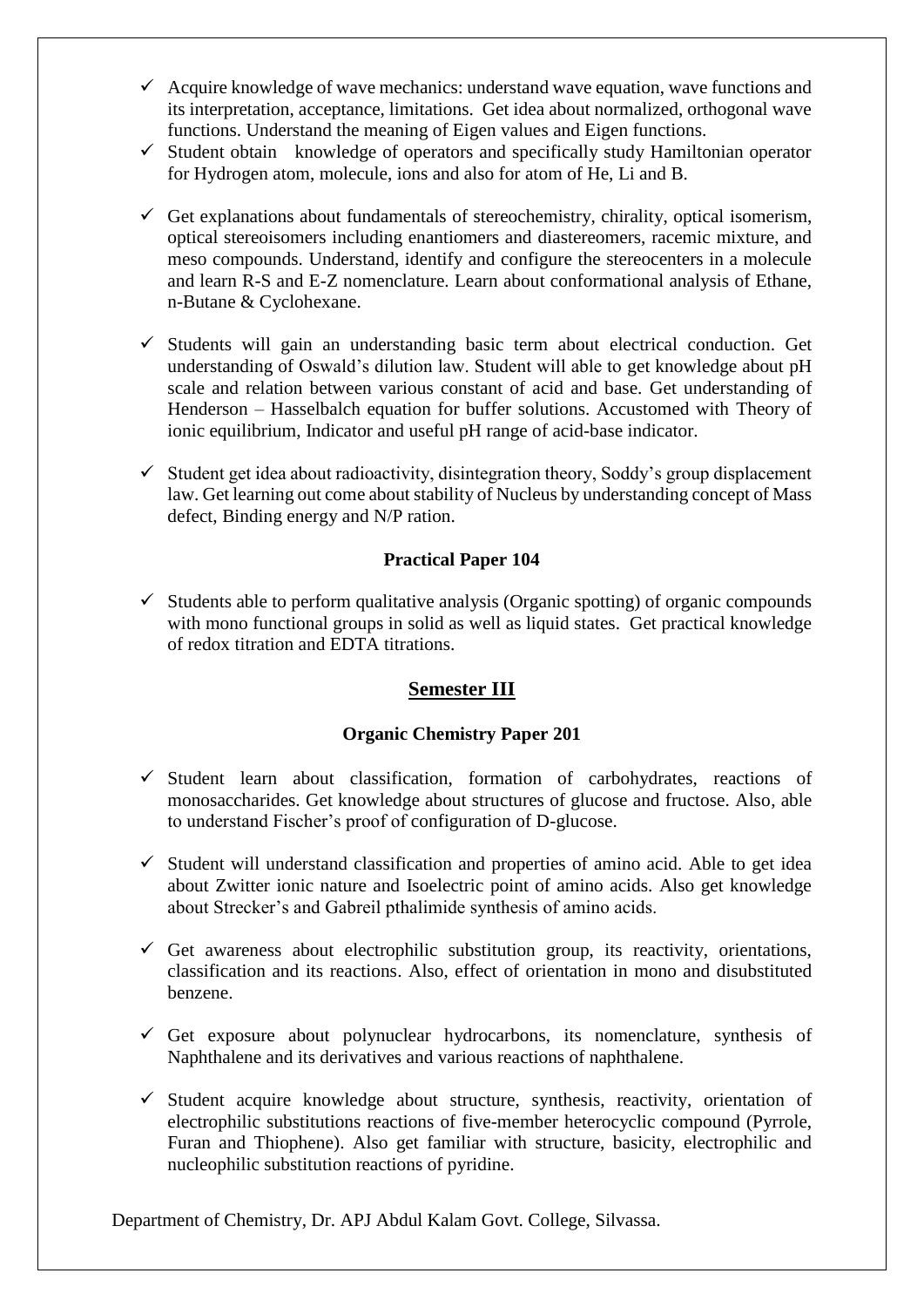- $\checkmark$  Student get learning about synthesis, hydrolysis of β- dicarbonyl compounds (ethyl acetoacetate- EAA and Diethylmalonate). Also get able to learn about synthesis of Crotonic acid from EAA (ii) Valeric Acid from diethyl malonate.
- $\checkmark$  Student get aware about acid-base properties of organic compound, effect of resonance, change of hybridizations on acid-base properties. Also get idea about inductive, electrometric, steric effect, hydrogen bonding, Lewis acid-base concept, tautomerism and difference between resonance and tautomerism.

#### **Physical Chemistry Paper-202**

- $\checkmark$  Student understand the physical significance of entropy. Change in entropy with phase change and for reversible and irreversible reactions. Student get knowledge about work and free energy functions.
- $\checkmark$  Theories of reactions rates and effects of temperature on reactions rates.
- $\checkmark$  Student will understand concept of transport number and it's determinations, Principal and advantages of conductometric titrations, Acid-base conductometric titrations, activity and activity co-efficient.
- $\checkmark$  Get introduction about phase rule, phase diagram of one component systems, condensed phase rule.
- $\checkmark$  Student acquire knowledge of adsorptions, derivation of adsorptions of isotherm, applications of adsorption.
- $\checkmark$  Know the meaning, characteristics of catalysis, understand the Enzyme catalysed reactions.
- $\checkmark$  Understand the terms related with polymer chemistry, classification of polymers
- $\checkmark$  Get idea about colloidal systems, their preparations, properties.

#### **Inorganic & Physical chemistry Practical paper 203**

- $\checkmark$  Student able to perform semi micro analysis of inorganic mixture (four radicals).
- $\checkmark$  Understand strength of HCl and H<sub>2</sub>SO<sub>4</sub>, adsorption of organic acid on animal charcoal, conductometric titrations of acid and base, concepts of viscosity and specific refraction and molar refraction of liquid.

## **Semester-IV**

#### **Inorganic Chemistry Paper 204**

 $\checkmark$  Student know the basic postulates of quantum mechanics, operator and their basic Mathematical process, theory for particles in one dimensional box, zero potential energy, characteristics of wave functions and electron in a ring.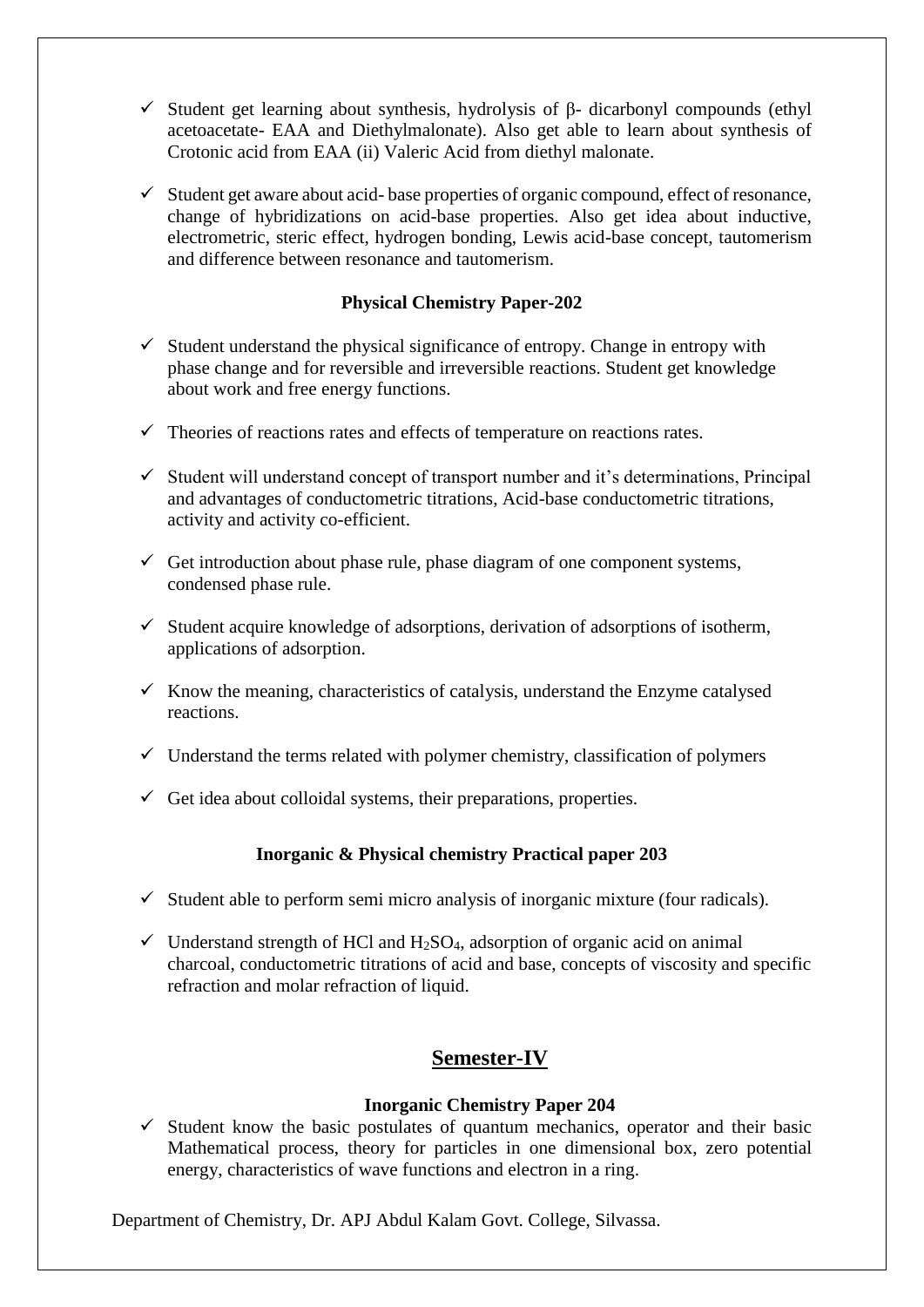- $\checkmark$  Get understanding of coordination compounds and V.B. theory, CFT theory. Orientation of d-orbitals, crystal field splitting in various complex and factor influences splitting, colours of Transition metal complex and Jahn-Teller effect.
- $\checkmark$  Student able to explore the Molecular orbital (MO) theory, LCAO theory, MO energy level diagram, mixing of MO, Electronic configuration of heteronuclear diatomic and polyatomic species. MO theory of [Co (NH3)6]<sup>3+</sup> and [CoF6]<sup>3</sup> and metals.
- $\checkmark$  Able to understand non-aqueous solvent, properties of ionising solvents. Various properties, reaction and advantages and disadvantages of liquid ammonia as a nonaqueous solvent. Student also able to learn about various reaction and properties of liquid SO<sub>2</sub>, solubility of inorganic and organic compound and electrical conductance behaviour of liquid  $SO_2$  as a solvent. Study Liquid HF as non-aqueous solvents and its solutions of biological interest.
- $\checkmark$  Student get aware about Physical-chemical principles of sodium carbonate (Na<sub>2</sub>CO<sub>3</sub>), sodium bicarbonate (NaHCO<sub>3</sub>); sodium hydroxide (NaOH).

#### **Analytical Chemistry Paper 205**

- $\checkmark$  Student get understanding of common ion effects, separation of cations and anions in groups for qualitative analysis, solubility product principle, get elementary idea about volumetric titrations, understand terms like molarity and normality of solutions.
- $\checkmark$  Student get complete understanding of redox titrations, use of electrochemical potential methods and ways of location end point for redox titrations.
- $\checkmark$  Student get exposure to acid-base titrations theory, ways of location of acid-base titrations. Able to study various factors that determining the exact form of a pH curve.
- $\checkmark$  Know the theory of complexometric titration involving EDTA. Various form of EDTA and effect of pH on titrations. Ways of locating the end point and estimation of calcium and magnesium by complexometric EDTA titrations.
- Get aware about precipitation titration it's feasibility, Indicators, Able to understand Mohr, Volhard and Fajans' methods. Also, factor affecting solubility.
- Student learn about various step of precipitation gravimetry, use of organic regent for precipitations and problem involved in precipitation gravimetry.

#### **Organic and Analytical Chemistry Practical Paper 205**

 $\checkmark$  Student get practical training for qualitative analysis of organic compound (Organic Spotting) also able to know estimation of organic compound like acetamide, phenols and glucose.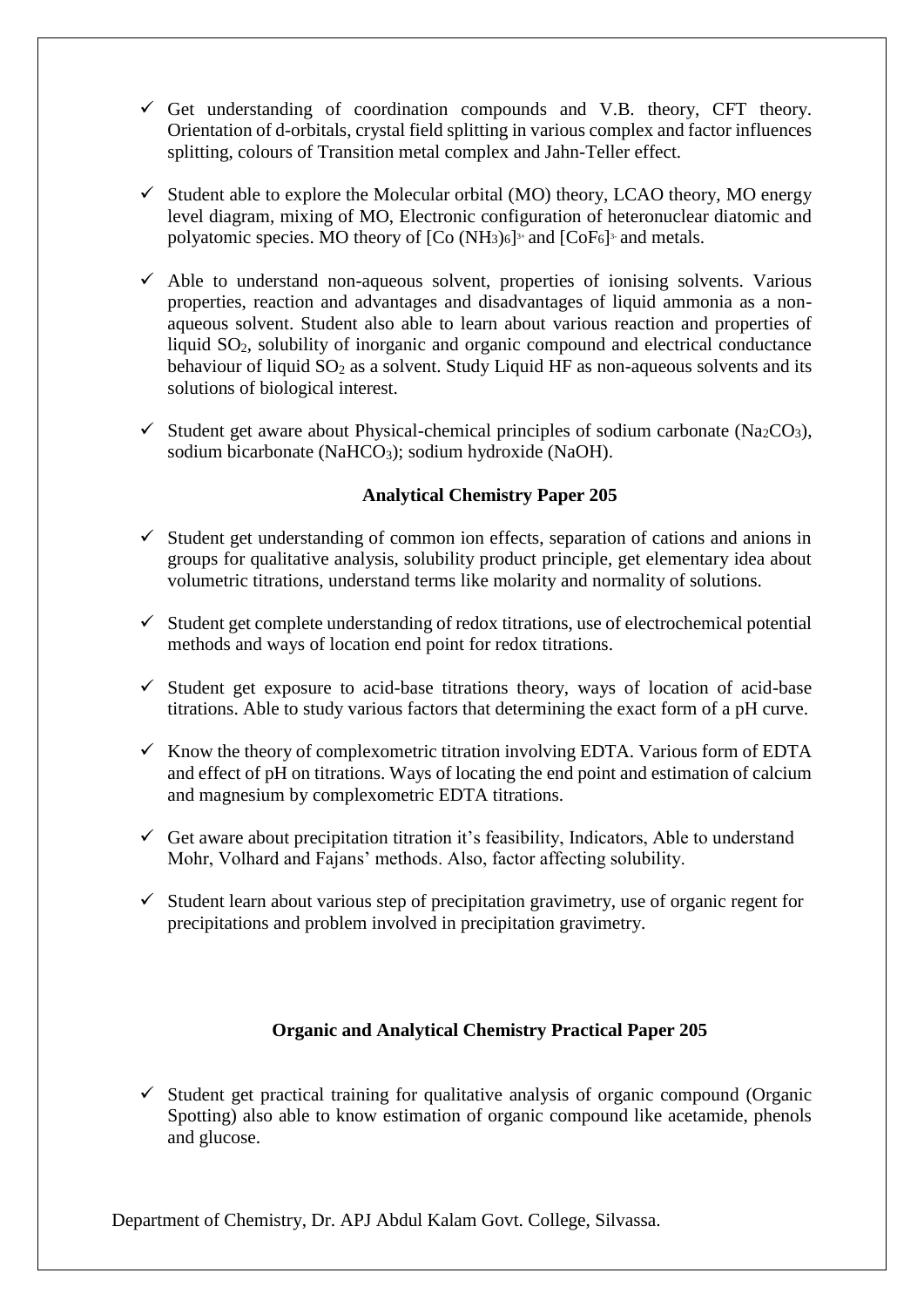$\checkmark$  Student get acquainted practical knowledge of volumetric titration and practical application of EDTA titrations for determination of water hardness, amount Ni and nitrites. Also learn gravimetric analysis of (a) Fe as  $Fe<sub>2</sub>O<sub>3</sub>$  (b) Ba as BaSO<sub>4</sub> (c) Al as  $Al_2O_3$ 

## **Semester-V**

## **Organic Chemistry Paper CHE 301**

- $\checkmark$  Student know fundamental of stereochemistry and learn optical activity in absence of chiral carbon by the example of biphenyls, allenes and spirans.
- $\checkmark$  Student gain knowledge about the concepts of stereoselectivity and stereospecificity and learn mechanism of addition of halogens and stereochemistry of syn anti elimination (E2) reactions.
- Get to know use of specific inorganic regent like (i) Aluminium Isopropoxide (ii) Lithium Aluminium Hydride (iii) Adams's catalyst (PtO2)(iv) Selenium Dioxide (v) Osmium Tetroxide (vi) Lead Tetraacetate in organic synthesis with mechanism.
- $\checkmark$  Get aware about principle, mechanism, and synthetic applications of molecular rearrangements occurring through carbocations, carbenes and nitrene via name reaction such as; (i) Wolf rearrangement (ii) Fries migration (iii) Hoffmann reaction
- $\checkmark$  (iv) Oppenauer oxidation reaction (v) Diels-Alder reaction (vi) Birch Reduction
- $\checkmark$  Student attain the knowledge about characteristics, scope and stereochemistry of nucleophilic substitution at a saturated carbon atom. Reactivity of in substitution with respect to solvent, variation at carbon activity of leaving group.
- $\checkmark$  Get acquaintance about nucleophilic aromatic substitution reaction in bimolecular displacement mechanism, learn effect of reactivity, orientation, electron withdrawal by resonance. Also, able study Evidence for the two steps-mechanism, Eliminationaddition mechanism-Benzyne.
- Get detailed knowledge of about structure determination of disaccharides such as  $(+)$ maltose, (+) cellobiose, (+) lactose and (+) sucrose. Also, learn about synthesis of some important amino acids of Purine and Pyrimidines types.

## **Inorganic Chemistry CHE Paper 302**

- Student get idea of molecular symmetry and able to identified Cn,  $\sigma$ , Sn, i and E point of groups in molecule. Student also learn about C**2v**, C**2h** and C**3v** point groups.
- Student able to learn VB and MO treatment of  $H_2$  and  $H_2$ <sup>+</sup> and MO treatment of some metal-ligand complex.
- $\checkmark$  Get to learn about preparation, structure of diborane and get clear about bonds found in higher boranes.
- $\checkmark$  Student know about trans effect in co-ordination compound. Get clear about application of trans effect in synthesis and analysis and get exposure to theories of trans effect.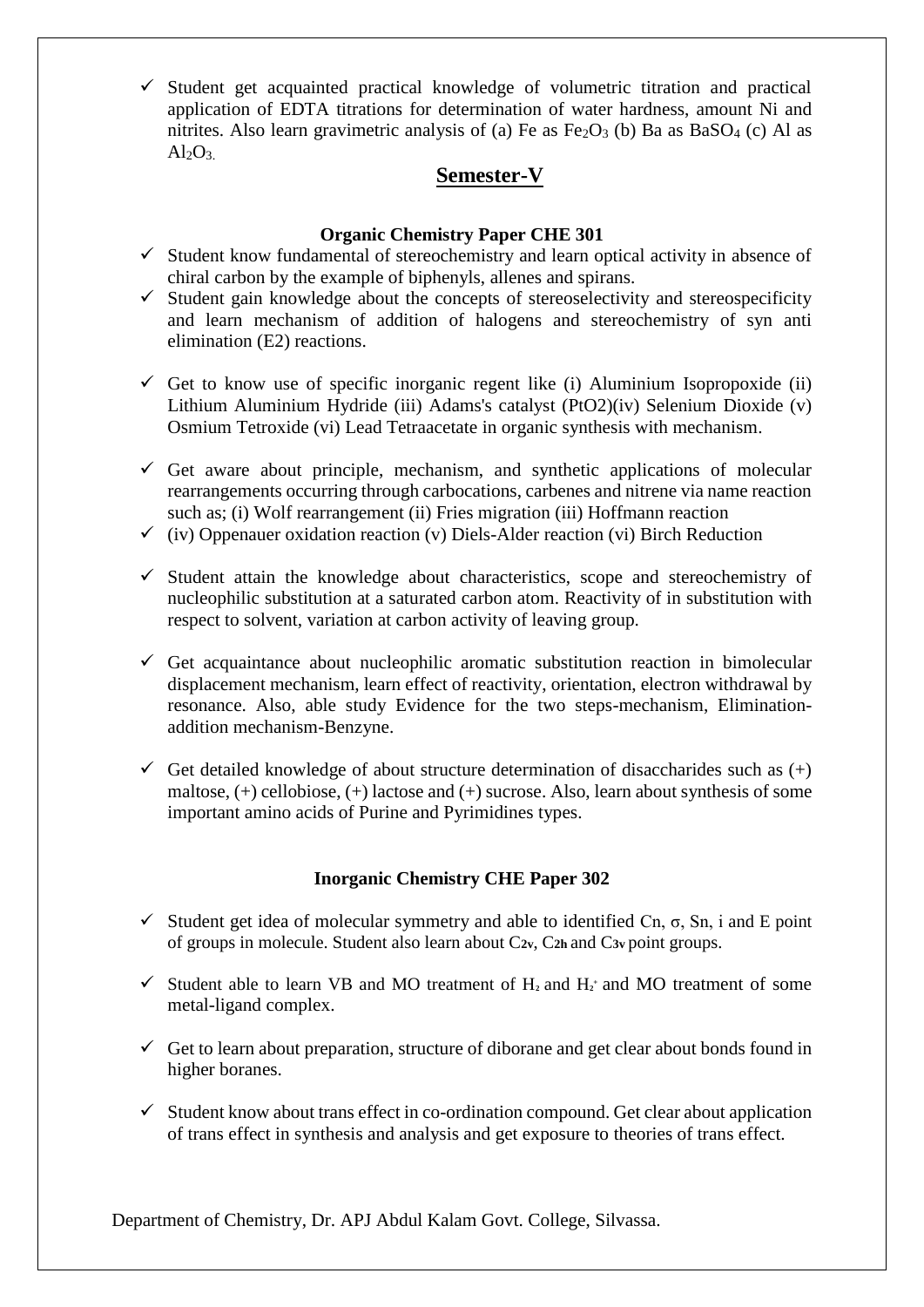- $\checkmark$  Get knowledge of nucleophilic substitutions in octahedral and square planar complex also learn acid, base hydrolysis, cis effect and electron transfer and mechanism of redox reactions.
- $\checkmark$  Learn about classification of inorganic polymers. Preparations, physical, chemical properties, structures and use of inorganic polymer containing boron and silicone.
- $\checkmark$  Get familiar with principal, instrumentation and experimental technique for Mossbauer Spectroscopy. Also learn about application for iron complexes

#### **Physical Chemistry Paper CHE 303**

- $\checkmark$  Get clear understanding of Zeroth law of thermodynamics. Students learn derivation of Clausius- Clapeyron equation, Trouton's rule, craft's equations and vatn't Hoff's isotherm and isochore equation. Get able to solve problem based on above equations.
- $\checkmark$  Student again knowledge of electrochemical, electrolytic, reversible and irreversible electrodes. Learn about various standard reference electrode and also know the application of EMF to calculate thermodynamic parameters,  $K_{\text{sp}}$ ,  $K_{\text{eq}}$ ,  $K_{\text{w}}$  and  $K_{\text{h}}$ .
- $\checkmark$  Learn about how to predict reaction rate and primary and secondary salt effect, get idea about kinetics of heterogeneous and retardation reactions.
- $\checkmark$  Know classification of polymers, learn thermodynamics study of polymer solutions and various methods to determine molecular weight of polymer.
- $\checkmark$  Learn identification of isotopes using various mass spectrograph and able to solve example based on use of mass spectrograph. Also, know application of isotopes.
- $\checkmark$  Able to understand origin of spectra, derived equation of frequency for pure rotational, vibrational-rotational spectra. Also get idea about ortho and para hydrogen.

#### **Analytical Spectroscopic Techniques Paper CHE-310**

- $\checkmark$  Get knowledge of UV spectroscopy, origin of spectra (electronic transition) get clear about value of  $\lambda_{\text{max}}$  and facture affecting it. Get idea about various effect related with  $\lambda_{\text{max}}$  and value of  $\lambda_{\text{max}}$  for aromatic and polynuclear aromatic hydrocarbons.
- $\checkmark$  Student able to calculate value of  $\lambda_{\text{max}}$  dienes, ketones, aldehydes using Woodward-Fieser rules.
- $\checkmark$  Acquire knowledge of principle, theory, instrumentations, selection rules of IR spectroscopy. Learn factory affecting stretching frequencies of various bonds and able to elucidate structure of organic compounds.
- $\checkmark$  Get some fundamental ideas about Raman spectroscopy and know the difference between Raman and IR spectroscopy.
- $\checkmark$  Student learn about principle, instrumentation, concept of coupling of NMR spectroscopy. Able to identified equivalent, non-equivalent protons and solve simple structural problems.
- $\checkmark$  Student get ability to elucidate structure of organic compound based on data of UV, IR and NMR spectroscopy.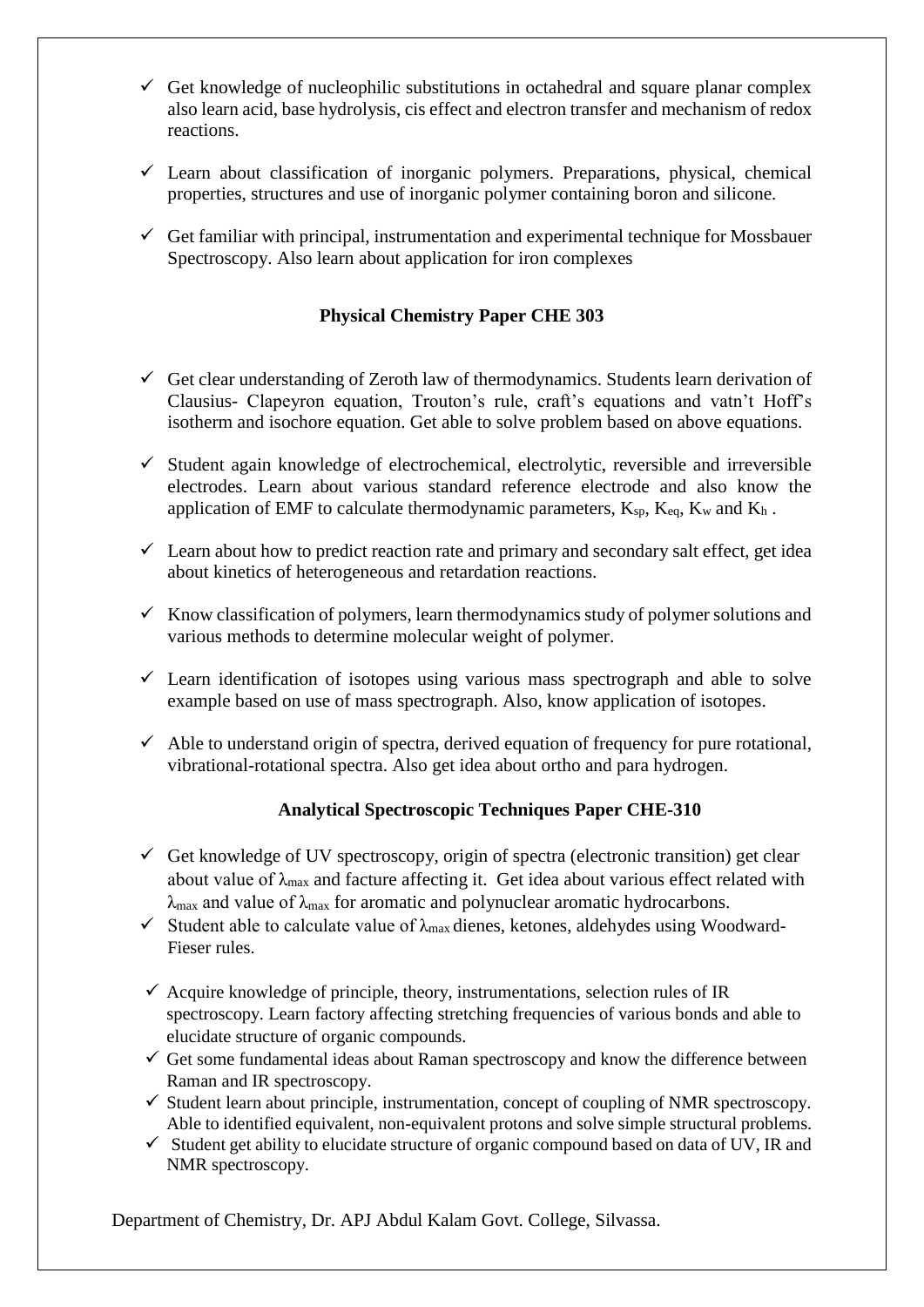$\checkmark$  Understand Beer Lambert's law, instrumentation part of visible spectrophotometers. Get to know about Atomic spectroscopy (Absorption and emission), burners and advance technique like Inductively coupled plasma Emission Spectroscopy (ICPES).

#### **Subject Elective (Soil Composition and Analysis) Paper CHE 305**

- $\checkmark$  Student learn about soil, it's formation, composition, profile, types and micro and macro plant nutrients.
- $\checkmark$  Know the methods of determination of nitrogen, phosphorus, potassium (primary nutrients) in soil. Also learn about fertility and productivity of soil.
- $\checkmark$  Student able understand determination of sulphur, calcium, magnesium (secondary nutrients), lime, liming material in soil.
- $\checkmark$  Acquired knowledge about determination of total manganese in soil, determination of
- $\checkmark$  Fe (II), Fe (III), silica in soil, salts in soil, sodium in soil.

#### **Practical Papers CHE 306**

- $\checkmark$  Student learn inorganic qualitative analysis of mixture containing six radicals only.
- $\checkmark$  Get able to find out order of reactions using graphical methods.
- $\checkmark$  Able to determine dissociation constant of acid using pH meter. Able to determine amount of base in given mixture conductometrically. Know the determination of ferrous in the solutions of FAS potentimetrically. Learn to determine amount of Cu+2 and Fe+3 in solution colorimetrycally.
- $\checkmark$  Able to prepare acetanilide, Benzilic acid, 1,5-Diphenyl-penta-1,4-diene-3-one and also understand diels-alder reactions between furan and maleic acids by green preparation.
- $\checkmark$  Able to estimate ketone, esters and organic acid. Learn the analysis of drugs by TLC.

## **Semester-VI**

#### **Organic Chemistry Paper CHE 307**

- $\checkmark$  Student know the concept of prostereo isomerism, chiral synthesis, Cram's rule, Prelog's generalization and able to identified configuration using Prelog's rul. Get knowledge of stereochemistry of N, P and S containing compound.
- $\checkmark$  Get familiar with classification, methods of determining structure and chemistry of alkaloids and terpenoids.
- $\checkmark$  Student learn about classification of dyes and their synthesis. Preparation of explosive like RDX, PETN, Nitroglycerin. Preparation of various pesticides
- $\checkmark$  Able to know general classification of drugs and synthesis and use of Antipyrine, Phenacetin, n-Hexyl resorcinol, Alprazolam, Zaleplon, Benzocaine, Lidocaine, Chloroquine, Atenolol, Sulphadiazine, Trimethoprim and Tolbutamide.
- Get knowledge of structure and biochemistry of Vitamin-A (A1) (Retinol), Vitamin-B<sub>6</sub> (Pyridoxine).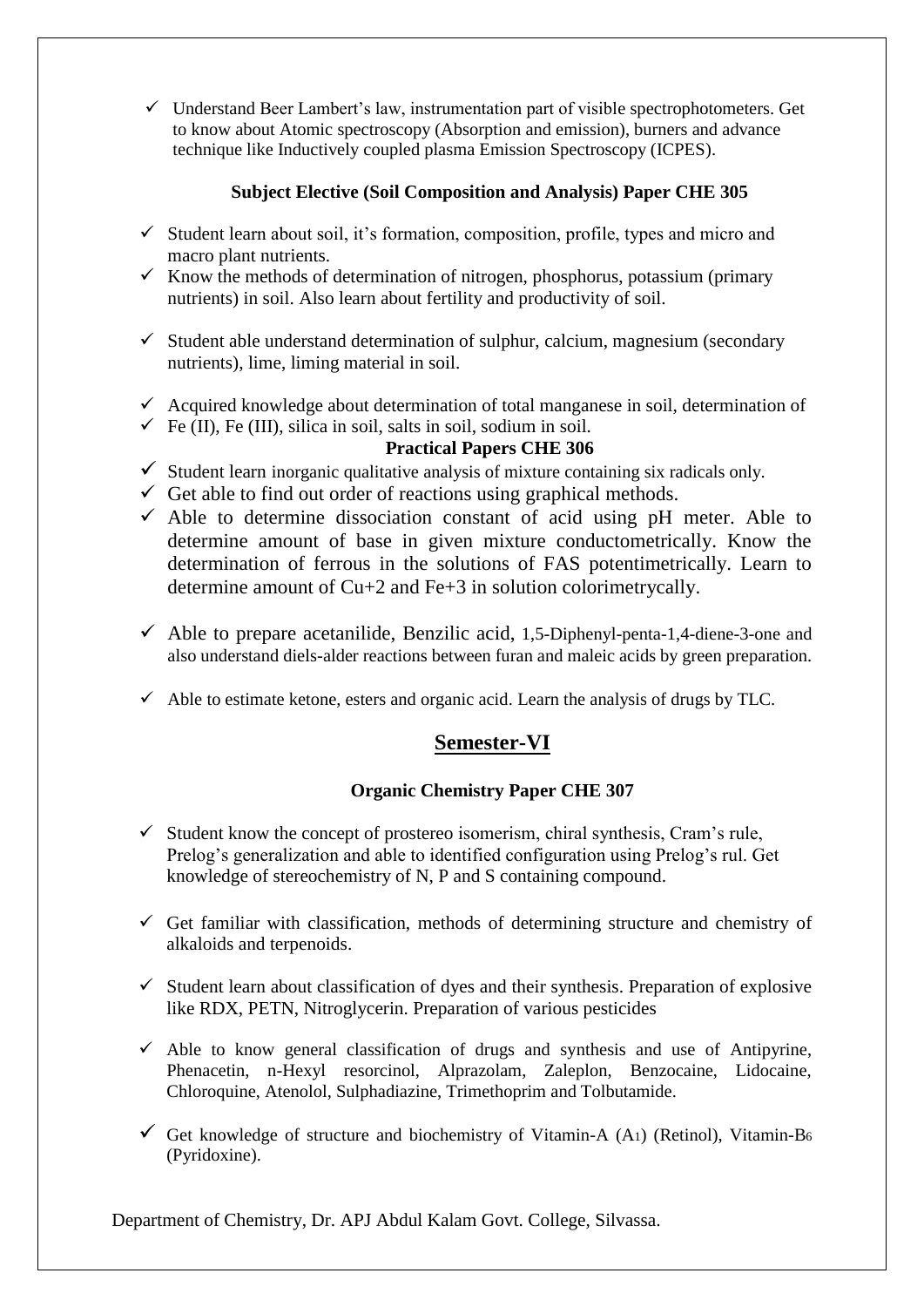## **Inorganic Chemistry Paper CHE 308**

- $\checkmark$  Student understand the concept of term symbol able to calculate number of microstates and learn Pigeon hole diagram of  $p^2$  and  $d^2$  and hole formulation.
- Able to understand electronic spectra of metal complex, Orgel energy diagram of of d**1**  d**9**, d**2** – d**8**, d**3** – d**7**, d**4** – d**6** and their spectra. Also learn concept of Jahn Teller distortion. Get information about spectrochemical series.
- Get detail knowledge about Hermitian operators, Equation for particle in 3D box, rigid rotator. Learn about Schrodinger equation in spherical polar coordinates for hydrogen. and learn about solution of equation like R, θ and Ф.
- $\checkmark$  Able to understand Huckel MO theory, solution of secular equations, HMO treatment to ethylene molecule, allylic cation, allylic free radical and allylic anion. Also, learn hybridization wave function of sp, sp2 and sp3.
- $\checkmark$  Learn about hybridization and various properties of metal carbonyls and their hydrides. Also, study use of IR spectroscopy for the structure determination of metal carbonyls.
- .  $\checkmark$  Get information about classification, definition, properties, structure application and synthesis of Mg, Al, Be, Fe containing organometallic compounds.

#### **Physical Chemistry Paper CHE 309**

- $\checkmark$  Student get knowledge of colligative properties, learn to derive equation for Molal elevation and depression constant. Able to calculate absolute value of entropy using third law of thermodynamics. Understand law of mass action based on chemical potential.
- $\checkmark$  Learn concept of concentring cell its use to determine activity and activity coefficient. Get idea about liquid junction protentional, also learn about decomposition potential, over voltage and its determination using Tafel equation.
- $\checkmark$  Able to understand phase diagram of binary systems, know concept of zeotropic an azeotropic mixture. Learn about process of steam distillation and zone refining.
- $\checkmark$  Acquire knowledge of osmosis, dialysis and application to remove Cu, Ag and Fe from waste water.
- $\checkmark$  Learn about laws of photochemistry and get familiar with concept of Fluorescence and Phosphorescence, Chemiluminescence, Photosensitized reactions.
- $\checkmark$  Learn types of corrosion it's privation and electrochemistry involve in corrosion process.

#### **Analytical Chemistry Paper CHE 310**

- $\checkmark$  Student learn the concept of errors, accuracy and precision. Learn how reject result using various test of significance, correlation coefficient and numerical. Get idea about literature of analytical chemistry.
- $\checkmark$  Separation of elements using organic reagents.